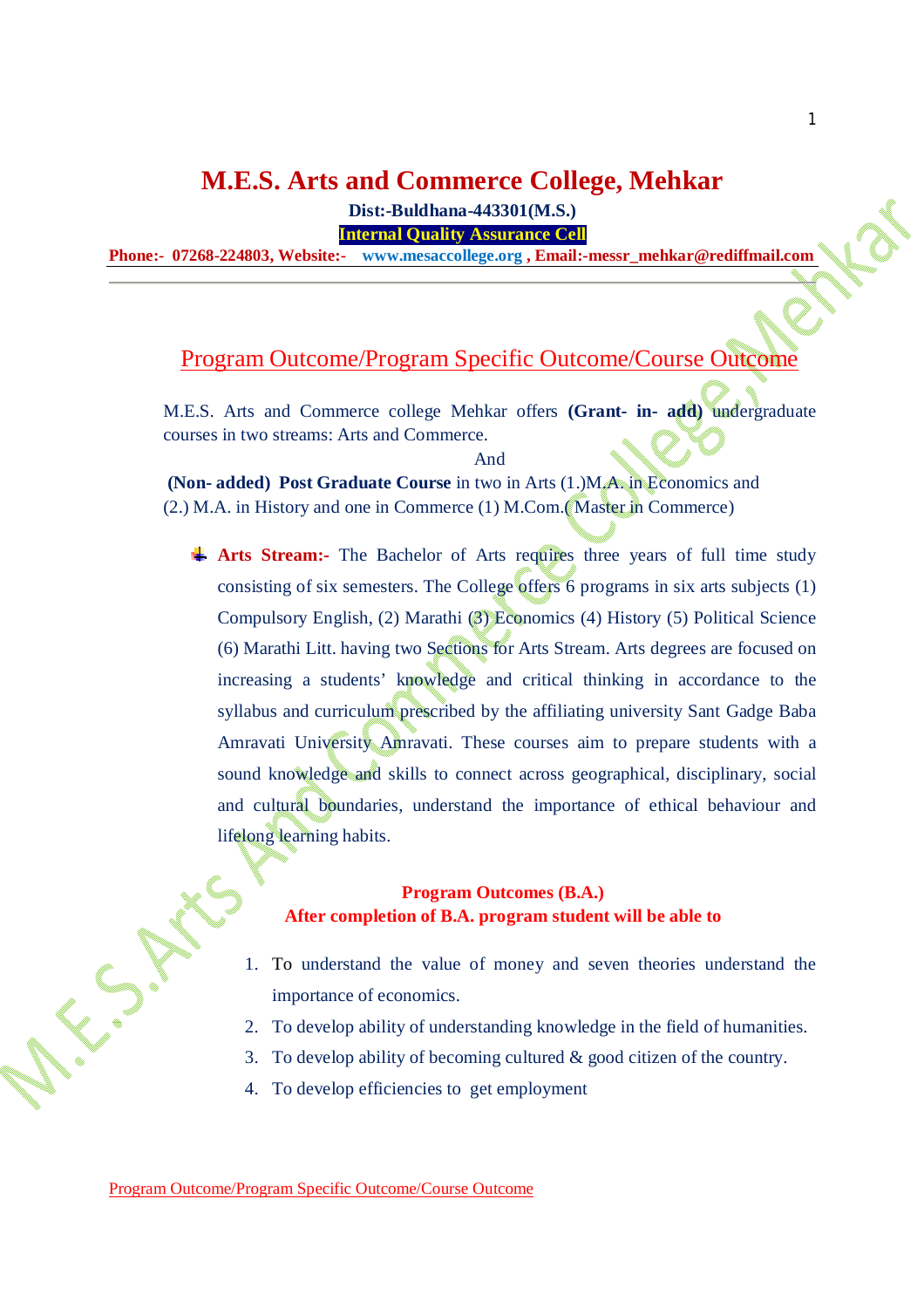- 5. Ability to understand fundamentals values of Indian Constitution and culture.
- 6. Ability to use communication and soft skill
- 7. Ability to be socially conscious.
- 8. Ability to make all round personality development of the learners.
- 9. To understand agriculture related issues in India.
- 10. To understand concept of banking and recent modern system.
- 11. To explain the new economic reforms
- 12. To analyze the economic planning of India.
- **Commerce Stream:-** The Bachelor of Commerce requires three Years of full time study consisting of six semesters. The College offers 6 programs in six subjects of Commerce. It aims to provide students with the knowledge, tools of analysis and skills to understand and participate in the modern business and economic world. It aims to provide students with the knowledge, tools of analysis and skills to understand and participate in the modern business and economic world.

### **Program Outcomes (B.Com.)**

### **After completion of B.Com. Program student will be able to**

- 1. Thorough knowledge about fundamentals of Commerce
- First-hand knowledge about general aspects of Financial Accounting.
- 3. Ability to identify and record transaction, passing adjustment entries, construct financial statements and close the Books of Account at the end of Accounting Period.
- 4. Ability to understand the principals and are of management.
- 5. Ability to acquire entrepreneurship qualities and skill.
- 6. Ability to understand basic accounting knowledge as applicable to business